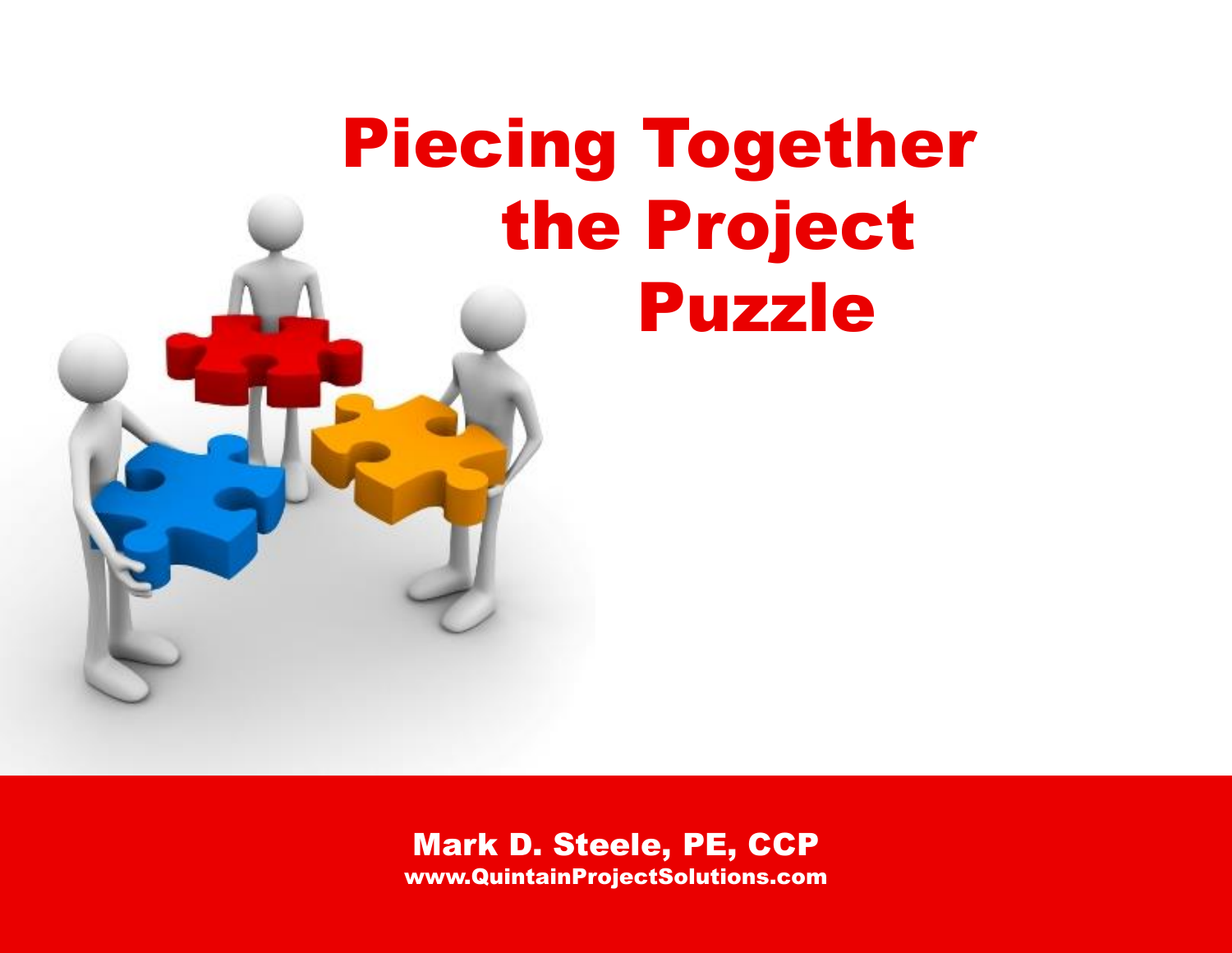Common definitions of "project" focus our attention on the task(s) or the endeavor to be completed. And as engineers and project managers, we tend to be comfortable with that focus. The team however, is the most important aspect of any project. Although a topic of its own for a later time (either here or in my new blog), a project is, more than anything else, a temporary organization created for a specific purpose, i.e. a social system. I have been thinking of projects as social systems and applying a systems thinking approach to them for over fifteen years and have been involved in dozens of projects across a range of industries. A systems approach provides a framework for understanding why projects succeed or fail. Through this lens, while looking at the puzzle of what makes a project successful, I identified what I think are the six most important pieces. Projects fail without these pieces:

- 1. Alignment of Purpose
- 2. Coordinated Effort
- 3. Open, honest, effective communication
- 4. Detailed planning
- 5. Rapid execution
- 6. Learning and adaptation

Each of these could take up a book or a significant paper in and of itself. This manifesto only serves as an introduction to get you thinking about these ideas

#### 1. Alignment of Purpose

Alignment of purpose is arguably the single most important piece of the project puzzle. A project divided against itself will fail just as surely as a house divided against itself will fall. Alignment essentially means that each component of the project social system - whether individual or organization, owner or contractor, engineer or vendor, not only has a purpose but shares the same purpose. A project that can fail for the owner and still be successful for the contractor or the engineer will almost always fail. Shared purpose does not have to be soft and "touchy-feely". Shared purpose shows itself in many "real" aspects of the project including: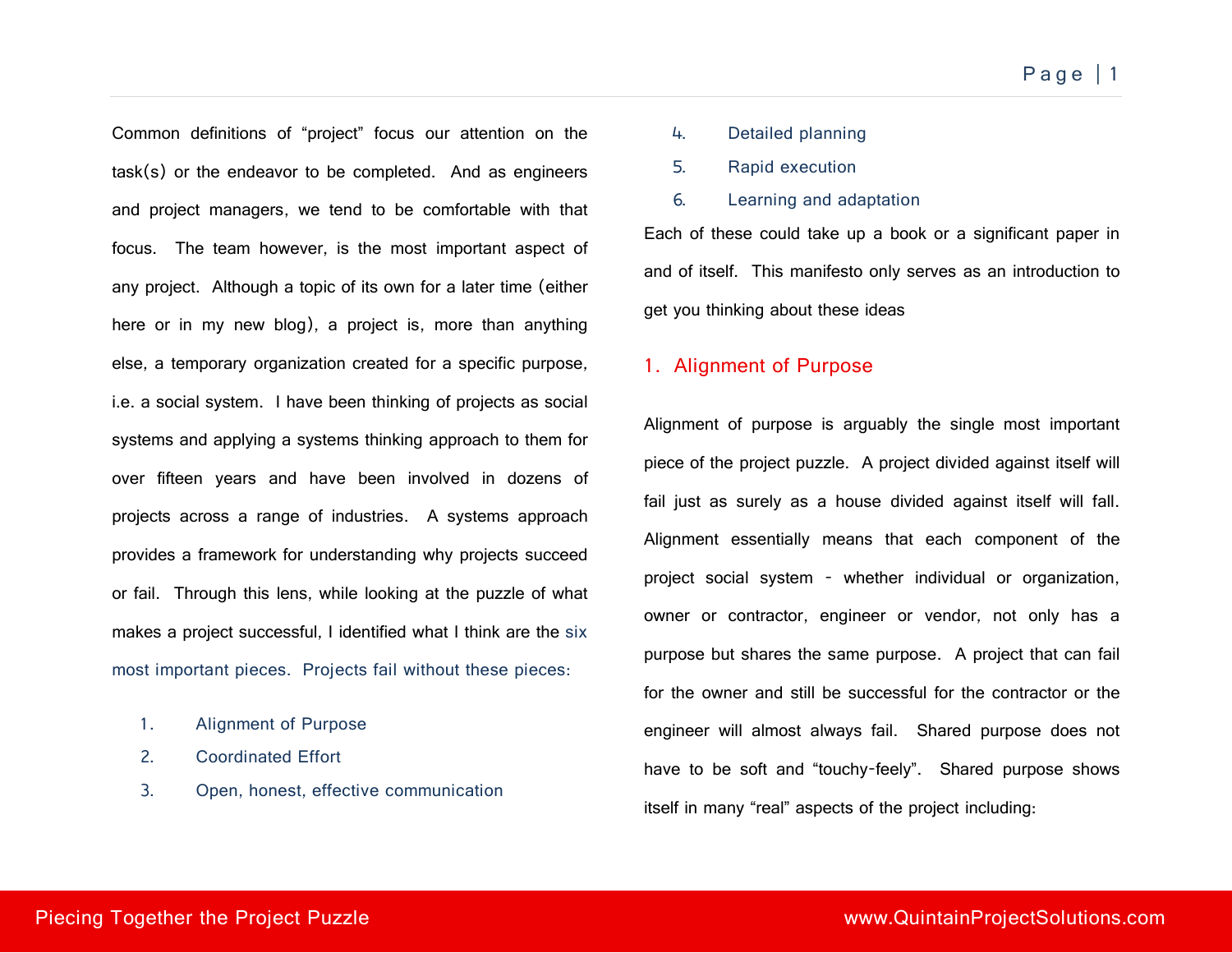- Incentives including obvious ones such as shared savings as well as a lack of disincentives such as a pricing scheme that encourages behavior contrary to overall project success
- Contracting strategy and language (at all levels)
- Early involvement of key players
- Participative team selection process
- Innovative project structures and organizational designs

Misalignment also shows itself in many different ways. Think of the traditional design - bid - build style of approach to contracting. Often, this approach violates the principle of alignment in almost every way. The contractor can succeed by providing lower quality and by getting off the project as quickly as possible to meet the bid estimate. The engineer gets paid a percentage and can actually make more money if the project costs more. Players critical to the success of the project are not brought into the team until such a point in the project that it is too late to make best use of their insights. The owner wants the best quality possible for its budget. And

yet, this approach incentivizes each party to act contrary to the interests of the others. While this is an egregious example, many projects contain both subtle, and not so subtle, examples of misalignments in purposes between the parties. To prevent this, the project team must design alignment into its contracting approach, organizational design, and systems. Likewise, it must root out misalignment at every opportunity.

## 2. Coordinated Effort

Coordinated effort between the team members can ensure minimal overlapping efforts (with resulting cost duplication) while at the same time covering project risks to prevent significant gaps (with resulting delays and overruns). Coordinated efforts rest on the three-legged stool of:

• Risk allocation based upon best ability to manage specific categories of risk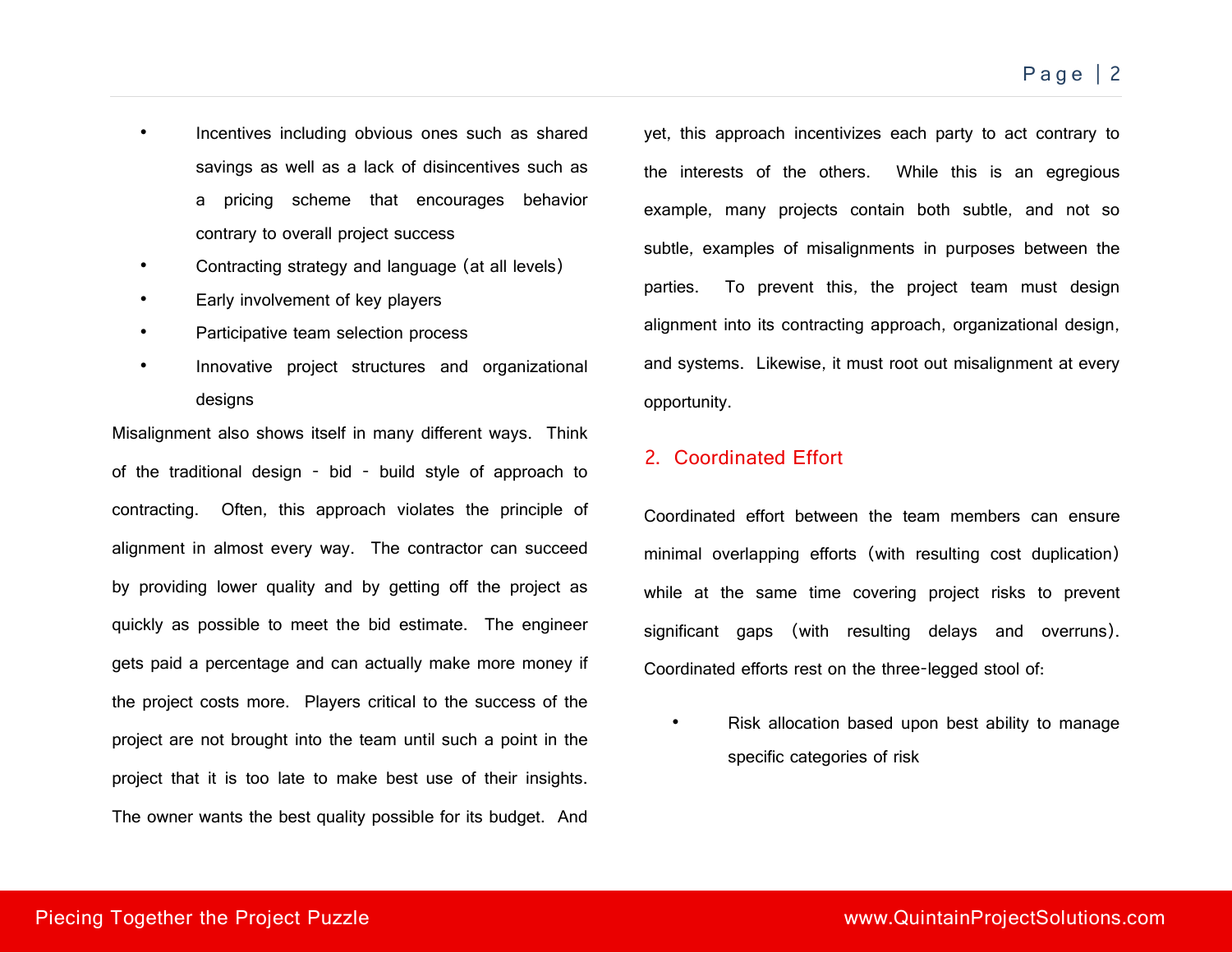- Well-designed procedures with clearly designated responsibilities
- Balanced and appropriate experience/ expertise between the parties

Project owners sometimes try to push off all project risk onto other parties. The entire project then revolves around those other parties pushing back and trying to divest themselves of their responsibilities. On the other hand, projects in which no one has risk except for the owner tend toward significant budget overruns and delays. The time to design procedures is early in the project, once all the key team members are in place (and in alignment). Well-crafted procedures help to clarify responsibilities and reinforce the overall sharing of project risk and coordination of the work effort. Finally, a project in which the owners or other key stakeholders are ignorant as to the overall necessities of project management or the risks at stake might seem like a bonanza to the contractor but seldom ends well for anyone. While it might seem obvious that "coordinated effort" is essential to project success, the courts are full of projects where this principle was not followed

#### 3. Open, Honest, and Effective Communication

Open, honest, and effective communication seems like another truism for project management. And yet, how often is communication meant to be open, honest, and effective rather than provoking, hiding, manipulative, risk-transferring, or an exercise in covering one's backside? Communication should build on the following principles:

- Trust among team members
- Well-designed formal lines of communication
- Open, informal lines of communication Each aspect of an effectively built and honestly executed communications plan builds on every other aspect. Distrust only breeds further distrust. But open, honest, and effective communication builds on itself as well and can lead to early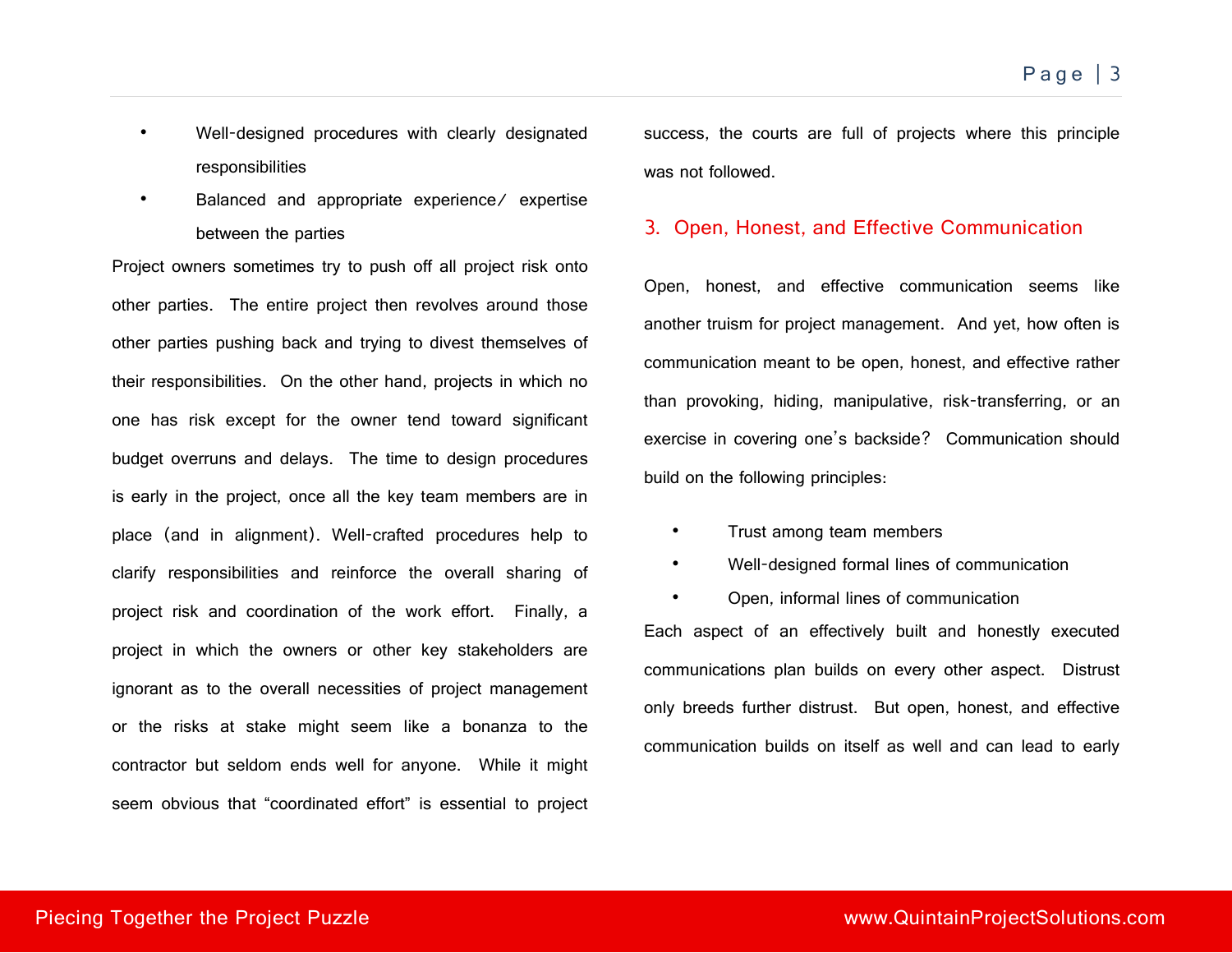problem detection and resolution and overall more effective implementation of the project with resulting success.

#### 4. Detailed Planning

Detailed planning includes organizational design (team membership, roles and responsibilities, project controls, etc.), contracting strategy, risk management, procurement planning, integrated project execution documents, early technical design and engineering, and the clarification of critical assumptions. Planning costs little compared to execution. A qualified team could spend a year on planning a planning a project without significantly impacting the overall budget. Too many project stakeholders want to rush to get shovels in the ground before they know where they are going overall. This contributes to costly change orders, work interferences, and costly misalignments between budgets, expectations, and reality.

Various tools and methods can be useful during the detailed planning stage including:

- Backwards planning beginning with the objective in mind and working backwards to the present
- Idealized design a method for designing organizations focused on systemic alignment and overall project effectiveness
- Design visualization tools such as models, 3D, and computer simulations allowing stakeholders to visualize the impact of various early design decisions on the overall project.

Detailed planning costs little compared to execution. Failure to plan properly can cost a lot more. Detailed planning also sets the stage for the next piece of the puzzle: Rapid Execution.

#### 5. Rapid Execution

Most of us have probably seen the TV show, Extreme Home Makeover, in which a crew takes a family from their home and sends them on a week-long vacation. Meanwhile, the crew demolishes the home and builds a new one, along with donated assistance from contractors and volunteers. The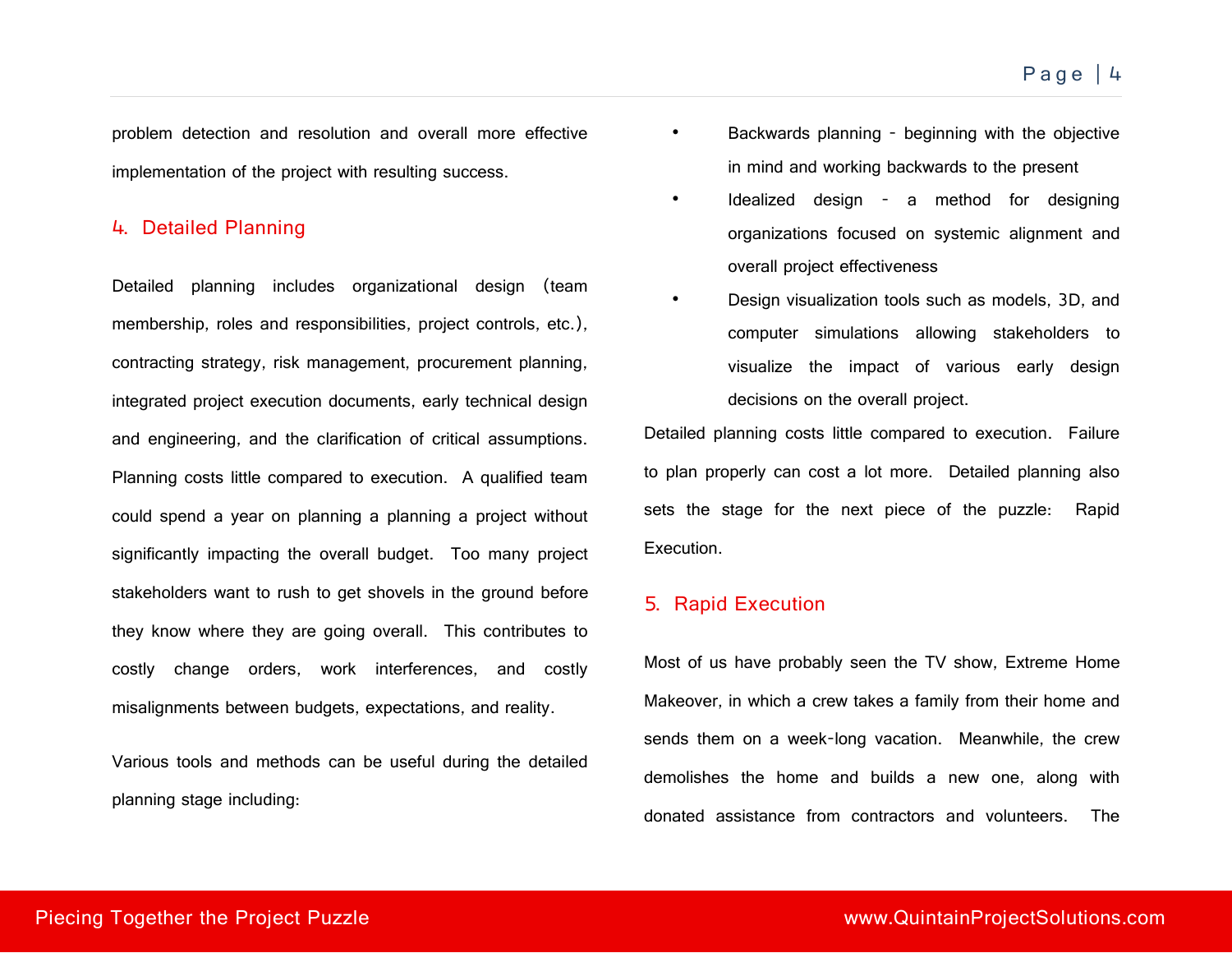well-known charity, Habitat for Humanity, celebrates teams that can build a spec house in the least time with the world record being around 4 hours from start to finish. Finally, housing contractors can compete in a competition show who can build the fastest house. They typically plan for months and build in hours. Each of these provides an example of rapid execution in residential construction. Each also relies heavily on the sort of detailed planning described in the previous section.

The simple fact is that rapid execution of the project typically costs less and benefits the project owner more than extended or even "paced" progress. Rapid execution does not necessarily imply an earlier start date. This is not a call to get "shovels in the ground" as quickly as possible. Instead, rapid execution is an attempt to minimize the duration of the execution period of the project. A seven-day house construction might take three months to plan but will still be more cost effective than the same project performed in such a

way that it takes only a month to plan but three months to construct. Likewise a factory that can be built in twelve months costs more if built in eighteen.

The keys to rapid execution often include the following:

- Upfront focus on detailed planning
- Well done engineering and a well-understood scope of work
- Early involvement of stakeholders critical to execution
- Modularization and off-site fabrication where possible
- Minimization of cushions built into the project schedule and proactive float management at the project level
- Procurement of long-lead items and careful integration of procurement, materials management, and equipment staging.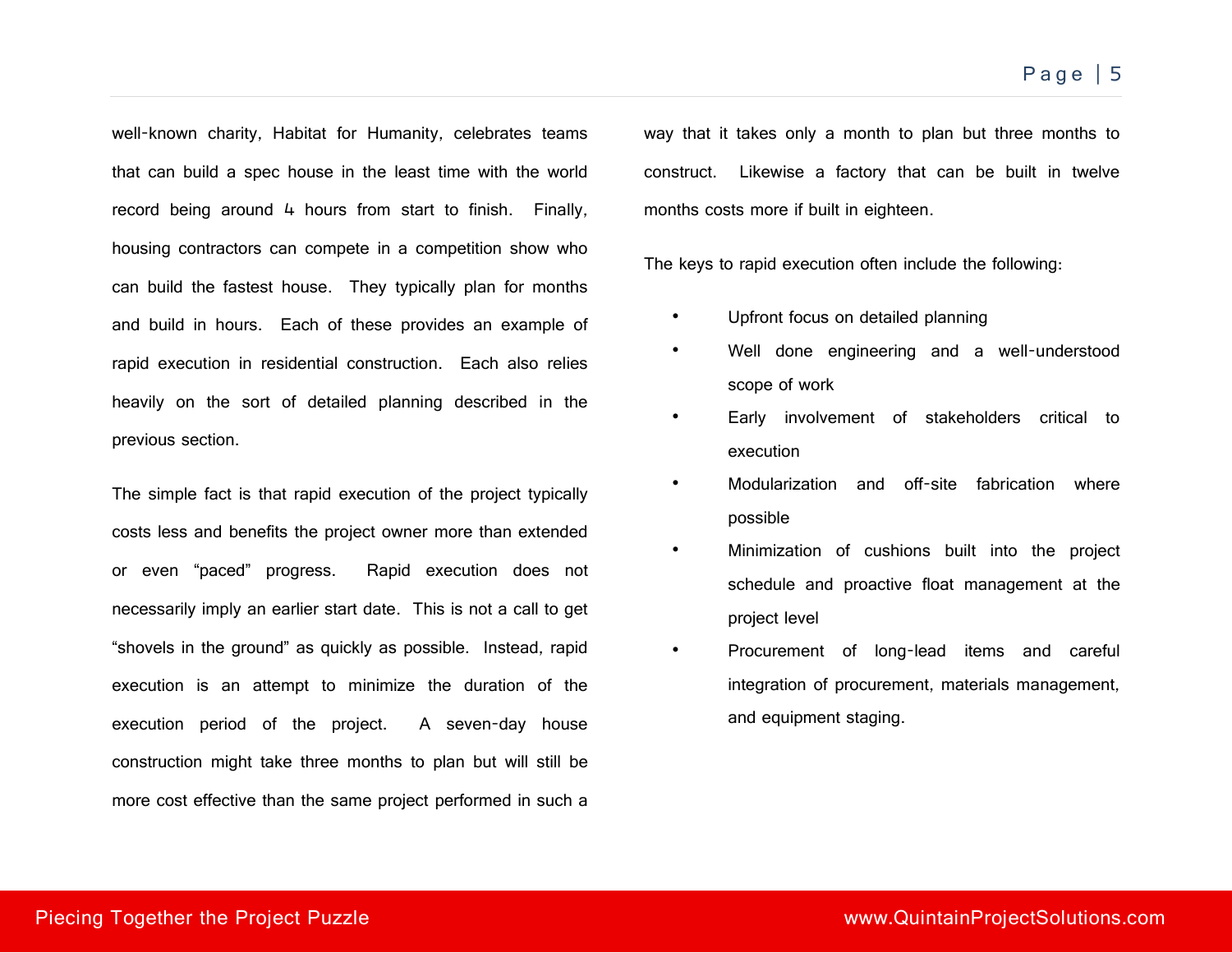## 6. Learning and Adaptation

No plan, however detailed, can be perfect. In warfare, there is a relevant quote that says that "No plan survives first contact with the enemy". This is true of any planning. No one can perfectly predict what will happen during the course of the project. In order to overcome this fact, the project team should be designed to be a learning organization. This does not mean that the detailed planning described under section 4 is not essential. Instead, it means that as the project team performs detailed planning, it should incorporate the ability to learn and adapt into the core of the project. In this approach, properly designed project controls become early warning signals that key project assumptions require modification. The team records decisions (along with the assumptions and reasons for the decision) so that they might be modified later if conditions are found to be different than expected. And lessons learned from similar projects are incorporated wherever relevant.

As mentioned in the introduction, each of the six "pieces" of the puzzle could be the topic of significant writing in and of itself. I hope that, for now, you do not just brush aside these principles as "obvious" and "simple" but take the time to think about your own projects and where these principles are, and are not, being successfully applied. It should also be clear that the six pieces do not stand alone. They fit together and in some cases rely upon each other. Missing just one of them might cause the puzzle to fail.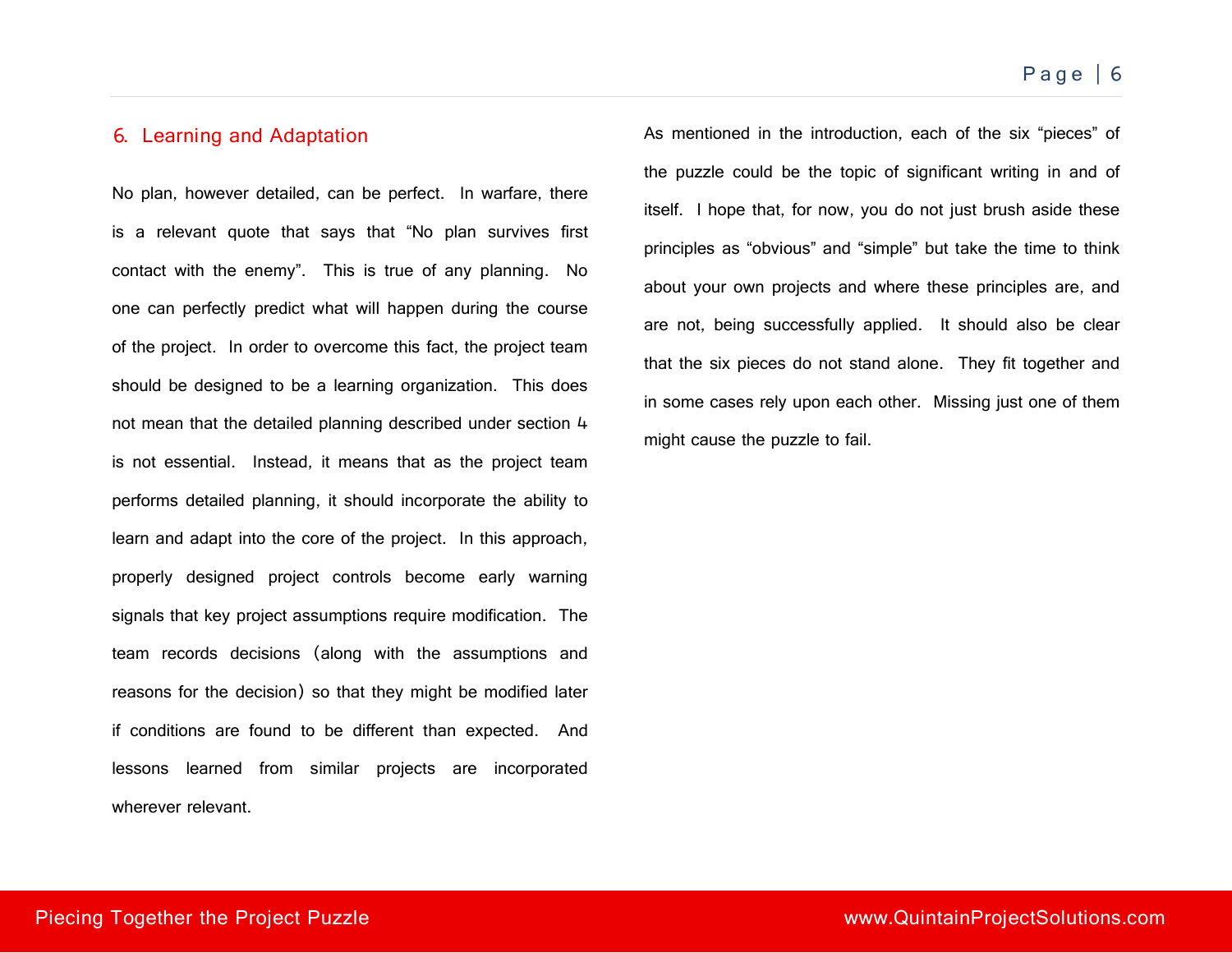#### About the Author:



Mr. Steele is an experienced engineer and consultant based out of the Philadelphia area with twenty-seven years of experience in engineering, construction, and management across a range of industries including power and utilities, public sector, infrastructure, life sciences, and manufacturing. He has worked closely with senior executives to evaluate project status and risk, assess contract and process compliance, develop recovery plans, negotiate contracts, and create effective project management processes and organizations.

Mr. Steele also has extensive litigation experience related to the analysis and preparation of or defense against construction claims related to schedule delays, cost overruns, productivity losses, and design errors and omissions for both public and private sector projects. Mr. Steele is a graduate of West Point and a combat veteran of the US Army. In addition he is a licensed Professional Engineer, a Certified Cost Professional, and holds a Masters from Villanova University.

He can be reached at: [msteele@quintainprojectsolutions.com](mailto:msteele@quintainprojectsolutions.com)

#### About Quintain Project Solutions LLC

Quintain Project Solutions LLC is dedicated to helping clients prevent or resolve difficult project problems. Too many undertake projects that come back to haunt them. We can help you to hit your project target, without getting hit by your project.

Our services include:

1. Strategic Project Management